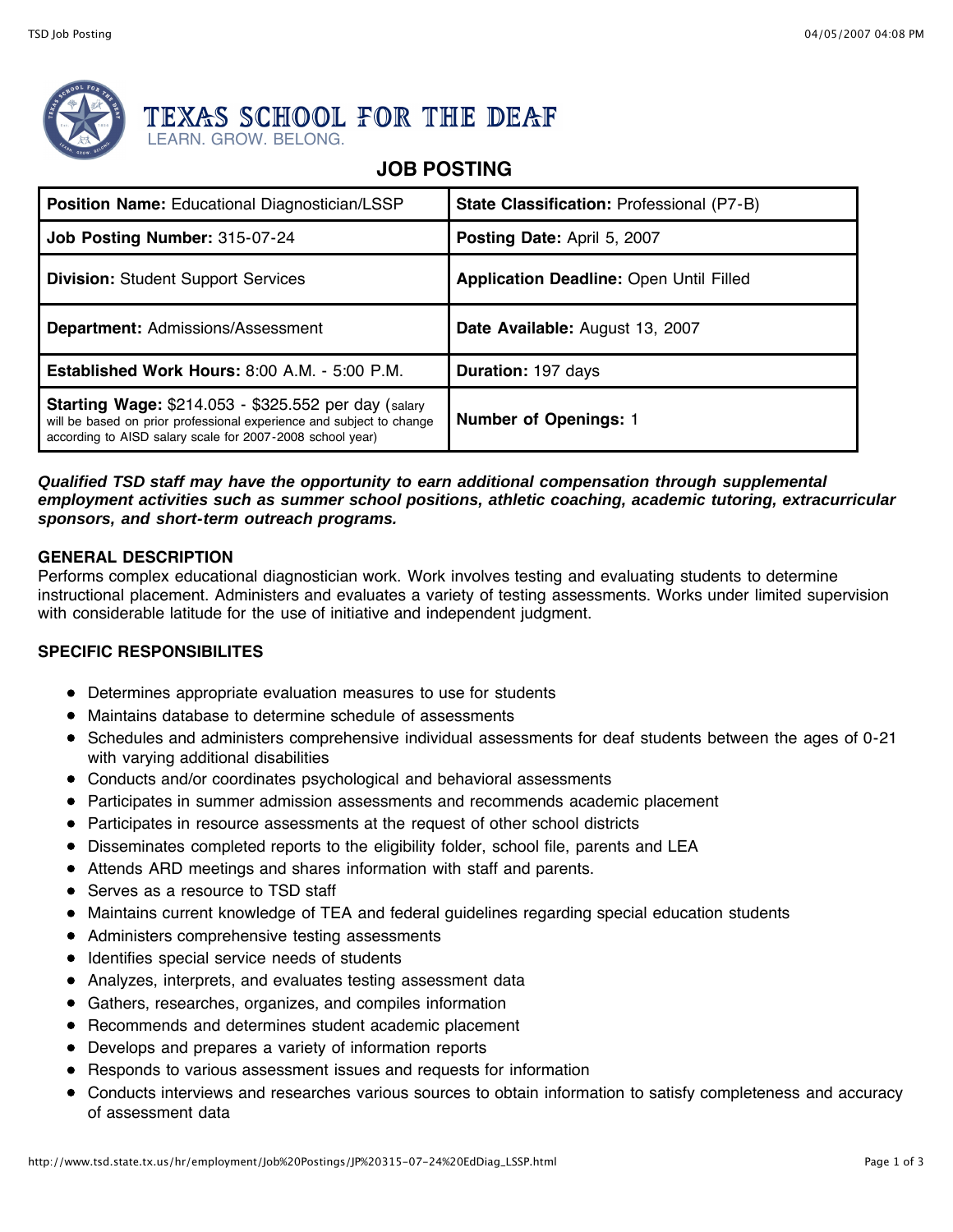- Works as a liaison with program management, executive staff, and administrators to coordinate the assessment of students
- Performs related work as assigned

# **Working Relationships**

- Demonstrates effective interpersonal relationships
- Demonstrates problem-solving skills
- Accepts and constructively uses comments and suggestions regarding job responsibilities and performance
- Works collaboratively with colleagues
- Follows supervisor directives
- Communicates effectively, as appropriate, with colleagues, students, parents, families, administrators, supervisors and public

# **Additional Performance Responsibilities**

- Complies with school policies and procedures
- Maintains a professional appearance appropriate to various working situations
- Meets departmental standards for attendance and arrival

#### **SUPERVISOR**

Admissions/Special Education Coordinator

# **QUALIFICATIONS REQUIRED**

#### **Educational Diagnostician**

Certification as an Educational Diagnostician to include: Master's degree for Educational Diagnostician (at least 18 semester hours of the program must be identified as graduate level courses), standard teaching certificate, three years of classroom teaching experience

Reference State Board for Educator Certification (SBEC): Title 19, Part 7, Chapter 230, Subchapter J, Rule 230.316 for more details at www.sbec.state.tx.us.

# **LSSP**

- Master's degree in psychology
- Current LSSP Licensure in accordance with the Texas State Board of Examiners of Psychologists

#### Reference: Texas State Board of Psychologists "How to Become Licensed" at www.tsbep.state.tx.us.

Sign Language: At hire, the applicant must have sign language skills equivalent to a Signed Communication Proficiency Inventory (SCPI) level of INTERMEDIATE. When applying, the applicant must submit documentation that the applicant believes substantiates that the applicant has achieved the proficiency level required at hire. The ultimate required proficiency level for the position using the levels designated in the Signed Communication Proficiency Inventory (SCPI) is ADVANCED. If hired with a sign language proficiency level below this level, you are required to participate in signed communication learning opportunities on a regular basis until you have achieved the sign language proficiency level assigned to your position.

# **QUALIFICATIONS DESIRED**

- Proficient signed communications skills
- Experience in a school setting